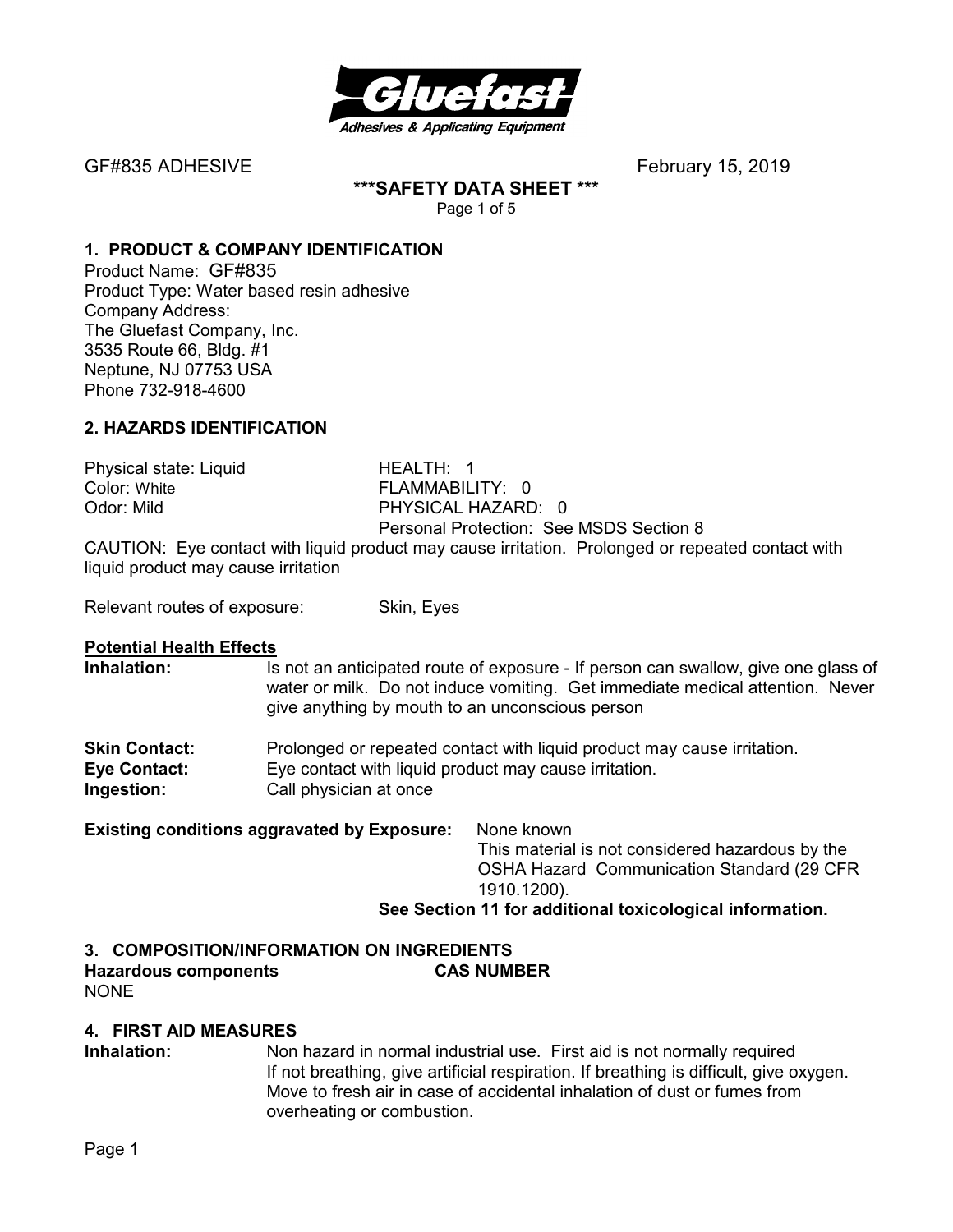

#### **\*\*\*SAFETY DATA SHEET \*\*\***

Page 2 of 5

**Skin contact:** Wash affected area with soap and water. Launder contaminated clothing before reuse. **Eye contact:** Flush immediately with water for 15 minutes. Consult a physician if irritation persists. **Ingestion:** If person can swallow, give one glass of water or milk. Do not induce vomiting. Get immediate medical attention. Never give anything by mouth to an unconscious person **5. FIRE FIGHTING MEASURES Flash point:** Non Flammable **Auto ignition temperature:** Not applicable **Flammable/Explosive limits - lower:** Not applicable **Flammable/Explosive limits** – **upper:** Not applicable **Extinguishing media:** Non- flammable in liquid state; use water spray (fog), foam, dry chemical or carbon dioxide on dried product. **Special firefighting procedures:** Fire fighters should wear positive pressure self-contained breathing apparatus (SCBA). Wear full protective clothing. **Unusual fire or explosion hazards:** There is the possibility of pressure build-up in closed containers when heated. Water spray may be used to cool the containers. **Hazardous combustion products:** Incomplete combustion can yield low molecular weight hydrocarbons, carbon monoxide. **6. ACCIDENTAL RELEASE MEASURES** 

Dike if necessary, contain spill with inert absorbent and transfer to containers for disposal. Keep spilled product out of sewers, watersheds or water systems

| <b>Environmental precautions:</b> | Do not allow material to contaminate ground water system.<br>No special environmental precautions required.                                                                                                                                                                            |
|-----------------------------------|----------------------------------------------------------------------------------------------------------------------------------------------------------------------------------------------------------------------------------------------------------------------------------------|
| Clean-up methods:                 | Spills should be taken up with suitable absorbent and<br>placed in containers. Spill area can be washed with<br>water; collect wash water for approved disposal. Do not<br>flush to storm sewer or waterway. Contact state or town<br>municipalities for proper disposal instructions. |
| 7. HANDLING AND STORAGE           |                                                                                                                                                                                                                                                                                        |
| Handling:                         | Store at room temperature. Rotate stock using oldest<br>material first. Shelf life three months.                                                                                                                                                                                       |

Storage: WebStorage: And The Storage: All the Storage of the Storage of the Storage of the Storage of the Storage of the Storage of the Storage of the Storage of the Storage of the Storage of the Storage of the Storage of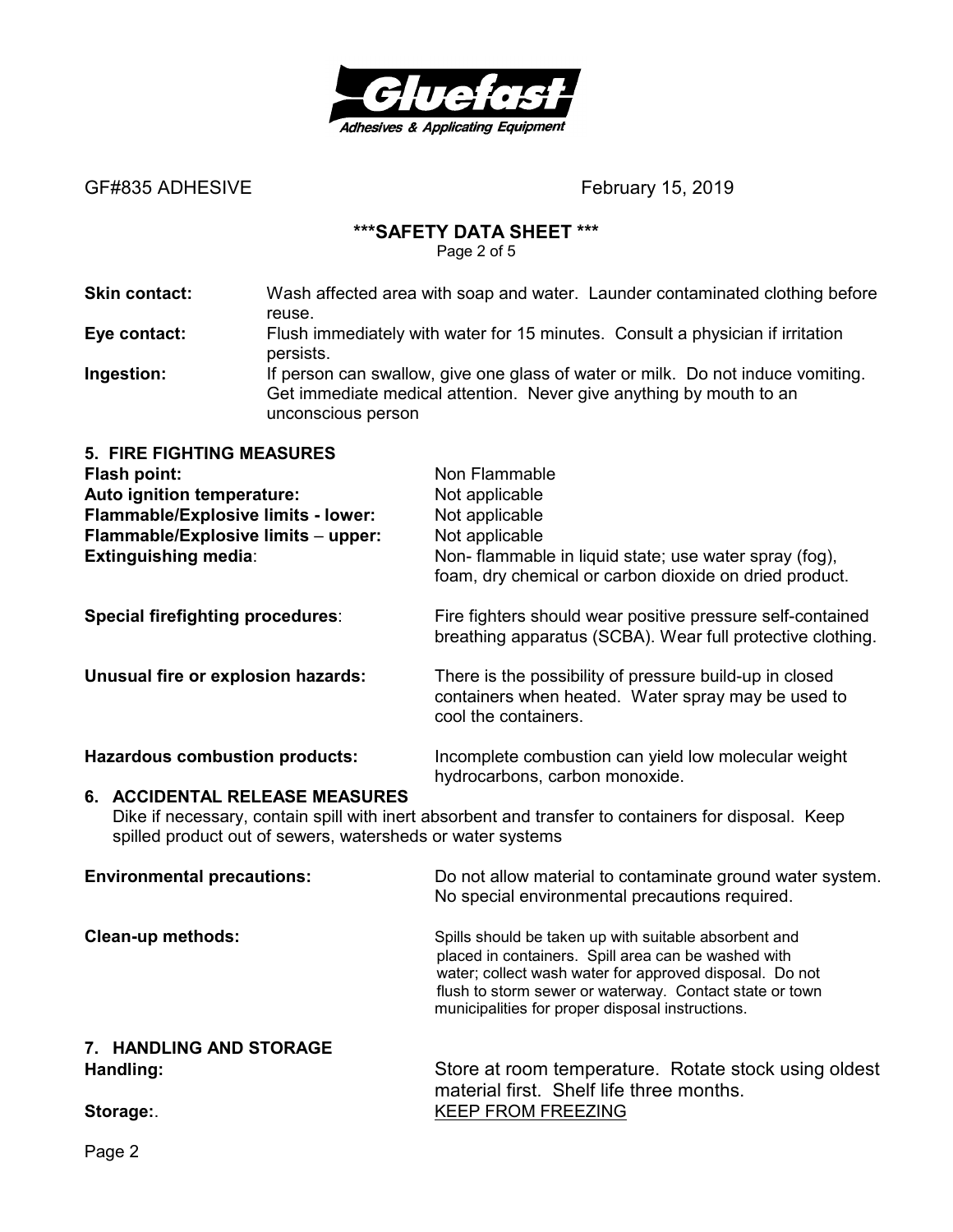

#### **\*\*\*SAFETY DATA SHEET \*\*\***  Page 3 of 5

#### **8. EXPOSURE CONTROLS/PERSONAL PROTECTION**

**Employers should complete an assessment of all workplaces to determine the need for, and selection of, proper exposure controls and protective equipment for each task performed.** 

| <b>Hazardous components</b>             | <b>ACGIH TLV</b>                                                    |      | <b>OSHA PEL AIHA WEEL</b> | <b>OTHER</b> |  |
|-----------------------------------------|---------------------------------------------------------------------|------|---------------------------|--------------|--|
| None                                    | None                                                                | None | None                      | None         |  |
|                                         |                                                                     |      |                           |              |  |
| <b>Engineering controls:</b>            | General room ventilation is usually adequate. Local                 |      |                           |              |  |
|                                         | exhaust ventilation is recommended when general                     |      |                           |              |  |
|                                         | ventilation is not sufficient to control airborne<br>contamination. |      |                           |              |  |
| <b>Respiratory protection:</b>          | No personal respiratory protective equipment normally               |      |                           |              |  |
|                                         | required. Where the potential exists for exposure to                |      |                           |              |  |
|                                         | decomposition products due to heating or elevated                   |      |                           |              |  |
|                                         | temperatures, wear NIOSH approved respiratory                       |      |                           |              |  |
|                                         | protection as appropriate. Observe OSHA regulations                 |      |                           |              |  |
|                                         | for respiratory use (29 CFR 1910.134).                              |      |                           |              |  |
| <b>Eyeface protection:</b>              | Safety goggles or safety glasses with side shields. Full            |      |                           |              |  |
|                                         | face protection should be used if the potential for                 |      |                           |              |  |
|                                         | splashing or spraying of product exists.                            |      |                           |              |  |
| <b>Skin protection:</b>                 | Use impermeable gloves and protective clothing as                   |      |                           |              |  |
|                                         | necessary to prevent skin contact. Wear suitable                    |      |                           |              |  |
| 9. PHYSICAL AND CHEMICAL PROPERTIES     | protective clothing.                                                |      |                           |              |  |
| <b>Physical state:</b>                  | Liquid                                                              |      |                           |              |  |
| Color:                                  | White                                                               |      |                           |              |  |
| Odor:                                   | Mild                                                                |      |                           |              |  |
| <b>Odor threshold:</b>                  | Not available                                                       |      |                           |              |  |
| Ph:                                     | $4.7 - 5.3$                                                         |      |                           |              |  |
| <b>Vapor Pressure:</b>                  | Not applicable                                                      |      |                           |              |  |
| <b>Boiling Point/range:</b>             | $>212F$                                                             |      |                           |              |  |
| <b>Freezing Point/range:</b>            | Below 32°F                                                          |      |                           |              |  |
| <b>Specific gravity:</b>                | .91                                                                 |      |                           |              |  |
| Vapor density:                          | Not applicable                                                      |      |                           |              |  |
| <b>Flash Point:</b>                     | Not applicable                                                      |      |                           |              |  |
| Flammable/Explosive limits - lower:     | Not applicable                                                      |      |                           |              |  |
| Flammable/Explosive limits - upper:     | Not applicable                                                      |      |                           |              |  |
| <b>Autoignition temperature:</b>        | Not applicable                                                      |      |                           |              |  |
| <b>Evaporation rate:</b>                | Not applicable                                                      |      |                           |              |  |
| <b>Solubility in water:</b>             | <b>Miscible</b>                                                     |      |                           |              |  |
| Partition coefficient (n-octanol/water) | Not available                                                       |      |                           |              |  |
| <b>VOC content:</b>                     | 0                                                                   |      |                           |              |  |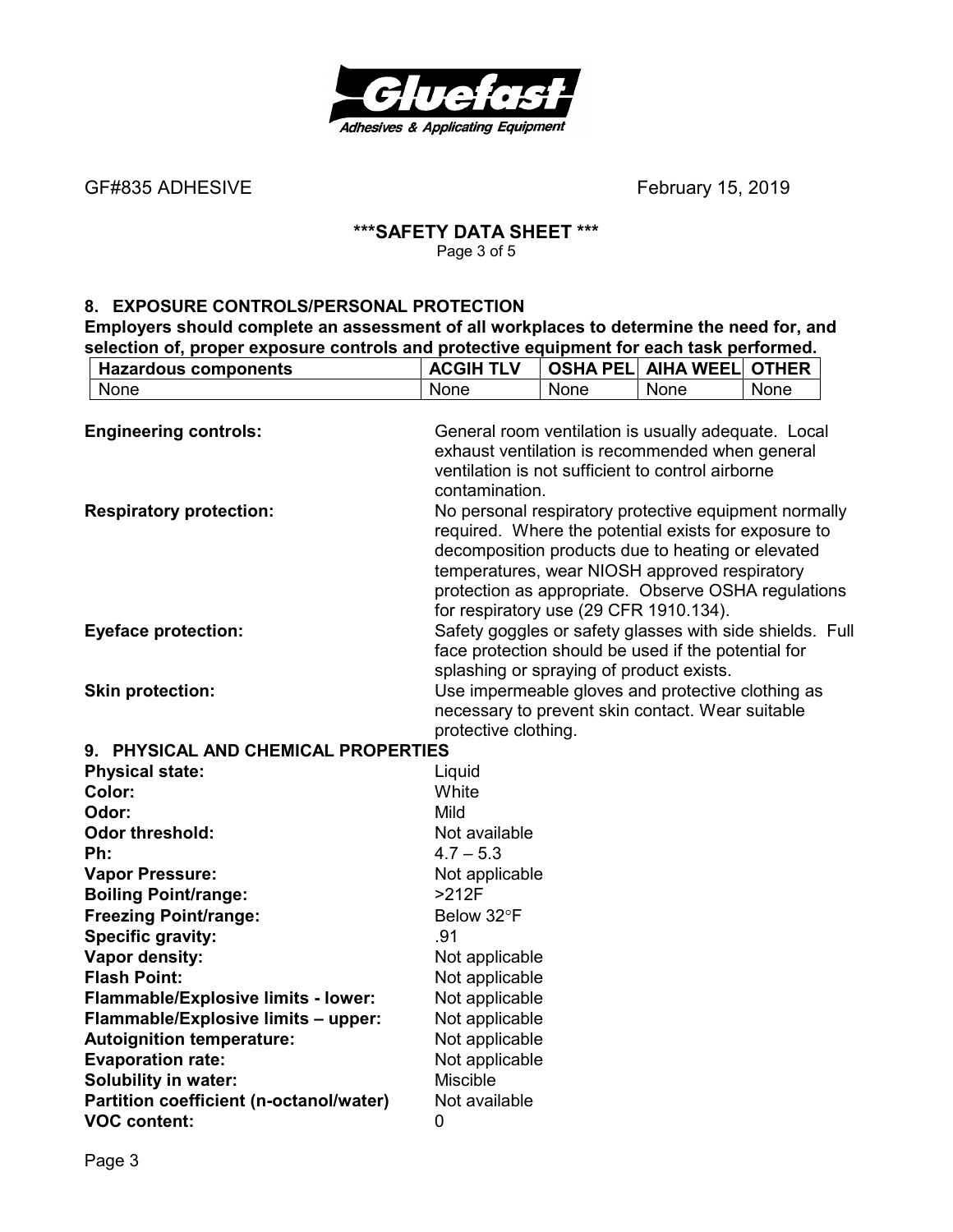

# **\*\*\*SAFETY DATA SHEET \*\*\***

Page 4 of 5

#### **10. STABILITY AND REACTIVITY**

| Stability                        | Stable                           |
|----------------------------------|----------------------------------|
| Hazardous reactions:             | Will not occur.                  |
| Hazardous decomposition products | Carbon monoxide, carbon dioxide  |
| Incompatible materials:          | Materials that react with water. |
| Conditions to avoid:             | Do not freeze.                   |

#### **11. TOXICOLOGICAL INFORMATION**

| <b>Hazardous components</b> |      | NTB Carcinogen   IARC Carcinogen | <b>OSHA Carcinogen</b><br>(Specifically Regulated) |
|-----------------------------|------|----------------------------------|----------------------------------------------------|
| None                        | None | None                             | None                                               |
|                             |      |                                  |                                                    |
| <b>Hazardous components</b> |      | <b>Health Effects/</b>           |                                                    |
|                             |      | <b>Target Organs</b>             |                                                    |
| None                        |      | <b>None</b>                      |                                                    |
|                             |      |                                  |                                                    |

### **12. ECOLOGICAL INFORMATION**

Ecological information: N/A

#### **13. DISPOSAL CONSIDERATIONS**

#### **Information provided is for unused product only.**

| Recommended method of disposal: | Legal disposition of wastes is the responsibility of the<br>owner/generator of the waste. Applicable federal, state<br>and/or local regulations must be followed during<br>treatment, storage, or disposal of waste containing this<br>product. |
|---------------------------------|-------------------------------------------------------------------------------------------------------------------------------------------------------------------------------------------------------------------------------------------------|
| Hazardous waste number:         | Not a RCRA hazardous waste.                                                                                                                                                                                                                     |
|                                 |                                                                                                                                                                                                                                                 |

#### **14. TRANSPORT INFORMATION**  U.S. Department of Transportation Ground (49 CFR)

| <b>U.U. DEDAITING IT OF THANSPORATION ORDER TO A THEFT</b>                                |                                       |
|-------------------------------------------------------------------------------------------|---------------------------------------|
| Proper shipping name:                                                                     | GF835GL, GF835PL, GF835DR             |
| Hazard class or division:                                                                 | None                                  |
| Identification number:                                                                    | <b>None</b>                           |
| Packing group:                                                                            | Carton, 5-gallon pail, 55 gallon drum |
| Product is not regulated, non hazardous and not restricted for transport by air or water. |                                       |

Page 4